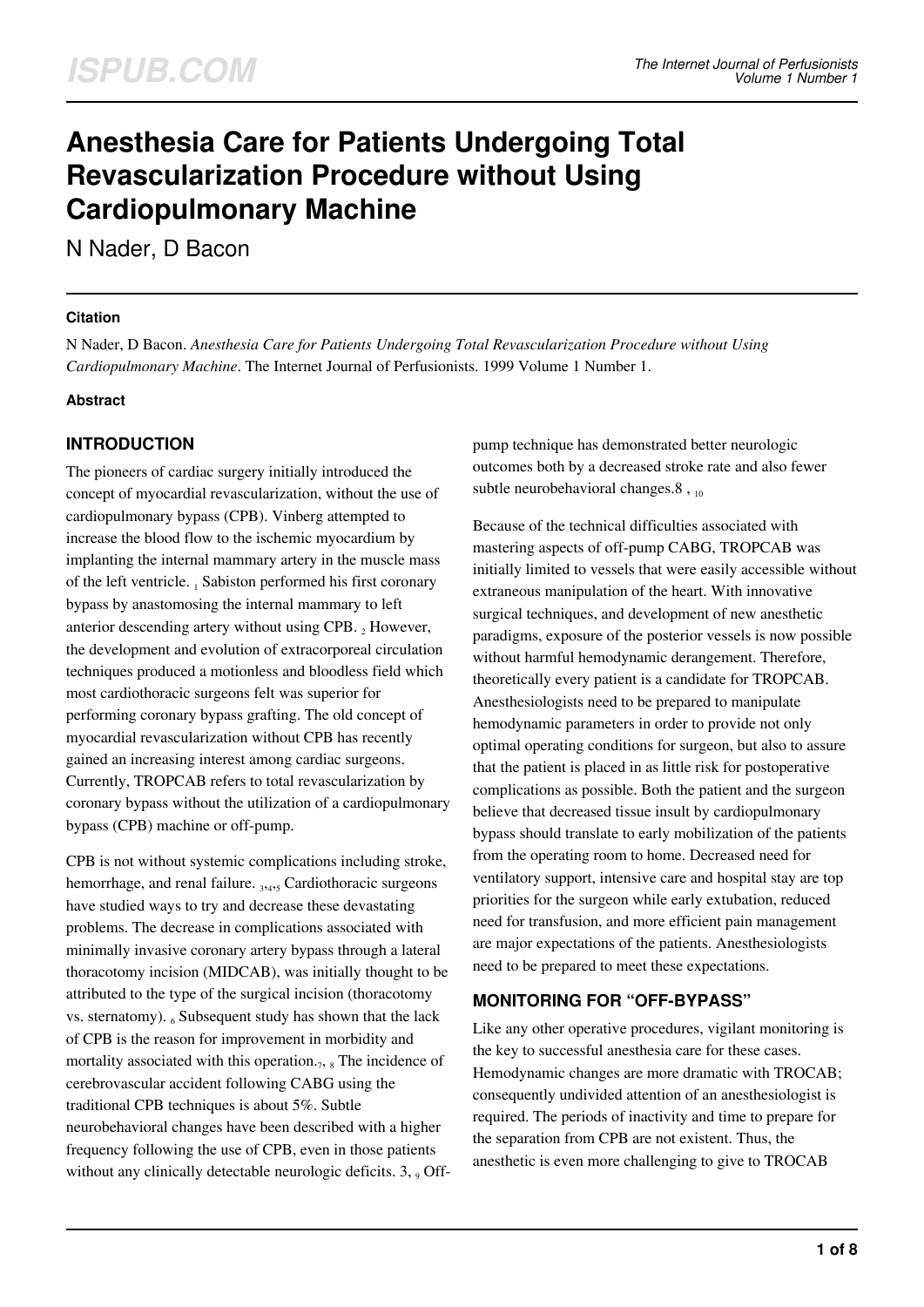patient than to those having more traditional CPB techniques.

Assuring the adequacy of blood flow to the coronary arteries is the primary concern during CABG surgery and is best monitored with continuous and pulse Doppler wave analysis of the grafts.  $_{11, 12}$  The anesthesiologist applies standard monitors during CABG surgery that include 2-lead electrocardiogram (II and V5), pulse oximetry, capnogram, temperature, and non-invasive blood pressure measurement. In addition to the standard monitoring, arterial line monitoring is critical in all coronary revascularization procedures, and beat to beat changes in blood pressure are often severe and unpredictable with TROCAB. Measurement of filling pressure (pulmonary artery catheter or central venous catheters) should also be performed, as the trend of changes in these parameters provides useful information.

Many investigators, however, have debated cost effectiveness of routine application of pulmonary artery pressure monitoring.  $_{13,14,15}$  Introduction of continuous cardiac output monitors has increased the usefulness and reliability of pulmonary artery catheters.  $_{16, 17}$  These devices provide frequent updates of cardiac function during surgery. It is important to understand that this data is not a "real time" measurement. There is a lag of 30 seconds in displaying mixed venous oxygen saturation and 2 to 6 minute lag for cardiac output measurement. 18 The clinician should be aware of these lags when making clinical decisions.

Trans-esophageal echocardiogram (TEE) provides invaluable information during TROPCAB procedures. Beat to beat visualization of ventricular wall motion is a sensitive index of myocardial well being. 19, 20 TEE may serve as a guide to make decisions regarding volume. Furthermore, functional regurgitation of mitral valve during lifting the heart to revascularize the posteriorly located vessel (e.g., circumflex and obtuse marginal) can be easily detected by TEE monitoring. 20 Application of TEE in some cases may eliminate the use of PA catheters and it can be used along with CVP for complete cardiovascular monitoring usually in-patients with normal left ventricular function. The major disadvantage of TEE is that it requires further expertise and additional personnel to interpret the images beyond the anesthesiologist giving the anesthetic.  $_{21}$ 

The patients undergoing coronary revascularization

procedures by definition have an altered state of balance between myocardial oxygen supply and demand. A major goal of the anesthetic should be to improve myocardial oxygen supply while minimizing demand. Key to providing this anesthetic is avoiding tachycardia and hypertension during intubation, skin incision and sternatomy. Adequate anesthesia and analgesia blunts sympathetic response.

# **BLOOD PRESSURE CONTROL DURING "OFF-BYPASS"**

Manipulation of the heart in the presence of coronary artery occlusion causes changes in conduction patterns on the ECG and wall motion abnormalities on TEE. Decreases in cardiac output and mixed venous oxygen saturation are also noted in some patients. However, this may be partially related to myocardial ischemia along with mechanical effects of retraction and stabilization. With the advent of new stabilizing techniques such as the pericardial suspension suture at left superior pulmonary vein and the evolution of new retractors with myocardial stabilizers, it is possible to successfully operate without the need for global myocardial stability and induced profound bradycardia to improve the surgical exposure  $_{22}$ .

The impact of these new techniques on the anesthetic is several fold. With elimination of the need to induce bradycardia, volume dependence is remarkably decreased. However, the lower heart rates are still preferred both by the surgeons and anesthesiologists not only to improve the surgical exposure but also to improve myocardial oxygen demand. Lower heart rates results in dependency of cardiac output to the adequacy of venous return. Placing the patient in trendlenberg position easily attains transient improvement of venous return. This position not only improves the venous return and cardiac output temporarily but also improve the surgical exposure while distal anastomosis is being made on posteriorly located coronary arteries.

Blood pressure control during TROPCAB is very important and should be meticulously regulated by the anesthesiologist. Although the maintenance of tissue perfusion to the heart and other vital organs during the surgical procedure is critical, blood pressure should be deliberately decreased during proximal anastomoses to facilitate partial aortic cross clamping. Hypovolemia and low systemic vascular resistance along with myocardial depression are among the major differential diagnosis of hypotension during TROPCAB procedures. Manipulation of the heart especially when it is associated with bradycardia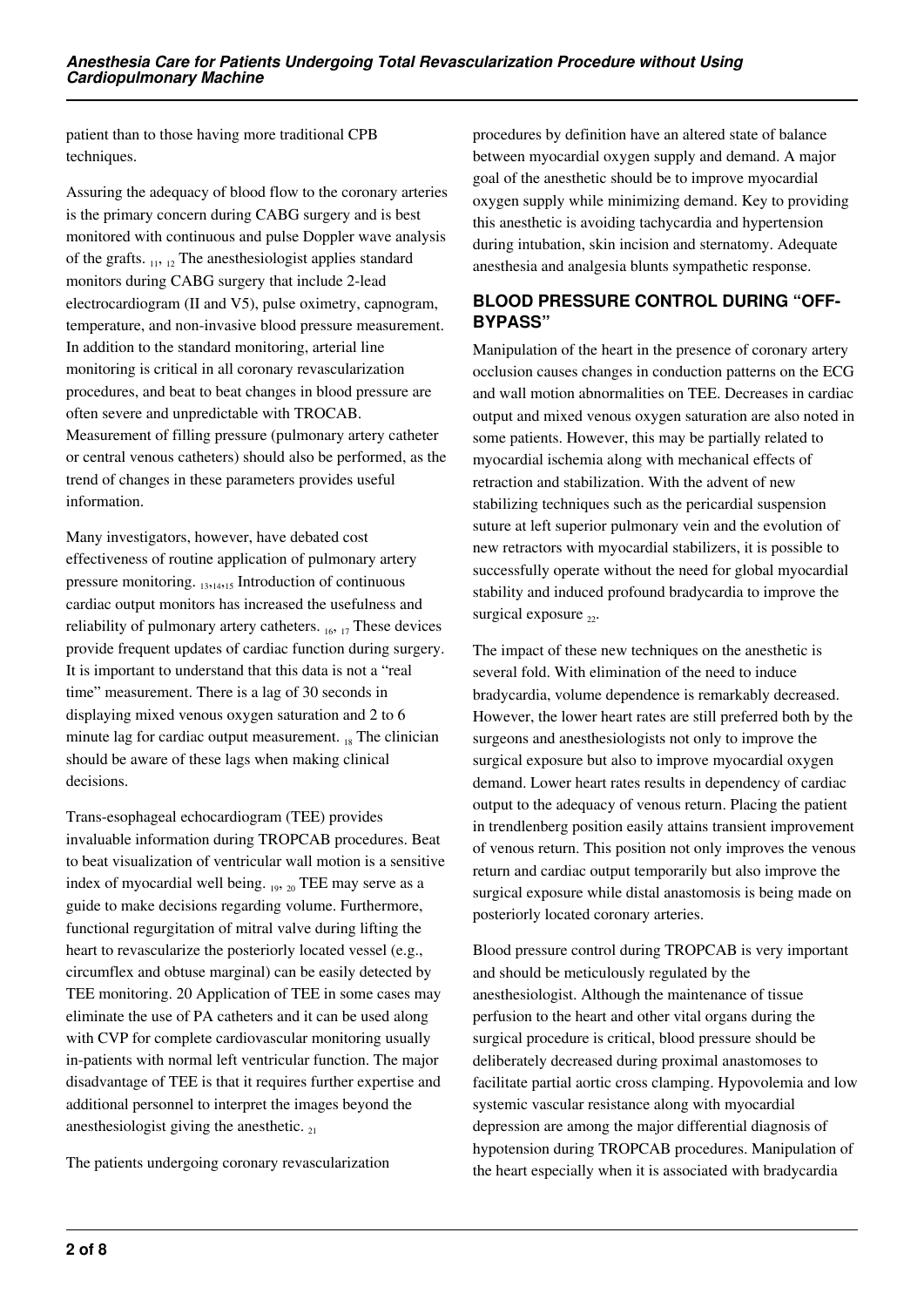results in impaired venous return and hypotension. Thus, communication between the surgical and anesthesia teams is critical to avoid life threatening complications and perhaps even cardiac arrest.

In order to replenish the venous return to the heart, as previously mentioned changing the patient's position offers advantages. When venous return is too great, this "extra volume" can easily be removed from the circulation by placing the patient in reverse trendlenberg position. This maneuver is especially helpful during the time when proximal anastomoses are being done and systemic blood pressure should be somewhat decreased.

Myocardial depression is generally due to myocardial ischemia. The use of new flow restors to provide blood shunting during the anastomosis effectively decreases ischemia and improves myocardial function  $_{23}$ ,  $_{24}$ . Topical hypothermia can be of concern and surgeons should irrigate the heart with warm solutions  $_{25}$ . This usually reverses myocardial depression instantly. However sometimes is necessary to release the traction of the heart and return it to normal anatomic position to improve the myocardial function to normal. Once again, effective communication between all members of the operating team is important to assure that adequate measures are taken to restore adequate cardiac function.

Hypotensive episodes in the presence of adequate cardiac output and mixed venous oxygen saturation are indicative of low systemic vascular resistance. Administration of an alpha adrenergic agonist generally improves low blood pressure state and increase venous return temporarily. TEE and pulmonary wedge pressures are used to estimate the fluid requirement during TROPCAB procedure 14, 16, 20. The choice of crystalloid versus colloid is still controversial  $_{26, 27}$ ,  $28, 29, 30$ . The general consensus is to use a combination of colloid and crystalloid if the alveolar membrane is intact. If there is a leaky membrane, use of colloid is strongly discouraged  $_{31}$ ,  $_{32}$ . The cost of colloids should also be justified when decision is being made for the type fluid replacement.

Adequate cardiac output monitored continuously throughout surgery assures the anesthesiologist that there is satisfactory perfusion to brain and other vital organs. It is important to note that acceptable blood pressures always does not translate into adequate tissue perfusion. Proper measure to restore cardiac output and tissue perfusion is usually attained by improving the venous return and increasing myocardial contractility. As the last resource temporary administration of alpha agonists such as phenylephrine may be advantageous if the perfusion pressures are low because of dilated vasculature. Use of D1- dopaminergic agonist such as fenoldopam may be beneficial in protecting renal perfusion in-patient with marginal kidney function with the adverse tachycardia effects of dopamine  $_{33}$ ,  $_{34}$ ,  $_{35}$ . In some centers the adequacy of cerebral perfusion and the depth of anesthesia are continuously monitored by bispectal analysis technology  $36, 37, 38, 39$ . This tool of monitoring has been proven to be helpful and a sensitive measure of the cerebral activity.

# **FAST TRACKING**

Early extubation and decreasing duration of mechanical ventilatory support has been recently advocate by many centers  $_{40}$ ,  $_{41}$ ,  $_{42}$ ,  $_{43}$ . Several studies have show that there is no difference in cardiac complication and stress on the newly revascularized heart between a group of patients that received traditional so called stress-free, high-dose narcotic based anesthesia and the patients who underwent a fasttracking protocol 44, 45, 46. With fast-tracking, the goal is to extubate patients within 3-6 hours after surgery  $_{47,48}$ . By doing this, the patient discomfort being intubated will be decreased as will the cost involved in patient care 41. The success of early extubation depends on an adequate perioperative pain control with a technique that results in less respiratory depression postoperatively  $_{49}$ ,  $_{50}$ .

The continuous presence of anesthesiologist at the scene and his/her involvement during immediate postoperative care is the key factor in attaining the goal of fast-tracking in cardiac surgery. Availability of anesthesiologist will enable the cardiac care team to provide and adequate pain control, respiratory care, ventilatory management, as well as management of any hemodynamic instability. Immediate postoperative care in reality is the continuation of intraoperative care and familiarity of the anesthesiologist to the patients and their particular need is a real plus in taking care of these critically ill patients.

Early extubation and fast-tracking demand the use of low dose narcotic anesthesia techniques, which may not sufficiently anesthetize the patient to blunt the sympathetic response. The use of ultrashort-acting narcotics such as remifentanyl is advocated to quickly increase the depth of anesthesia and analgesia without prolonging the recovery of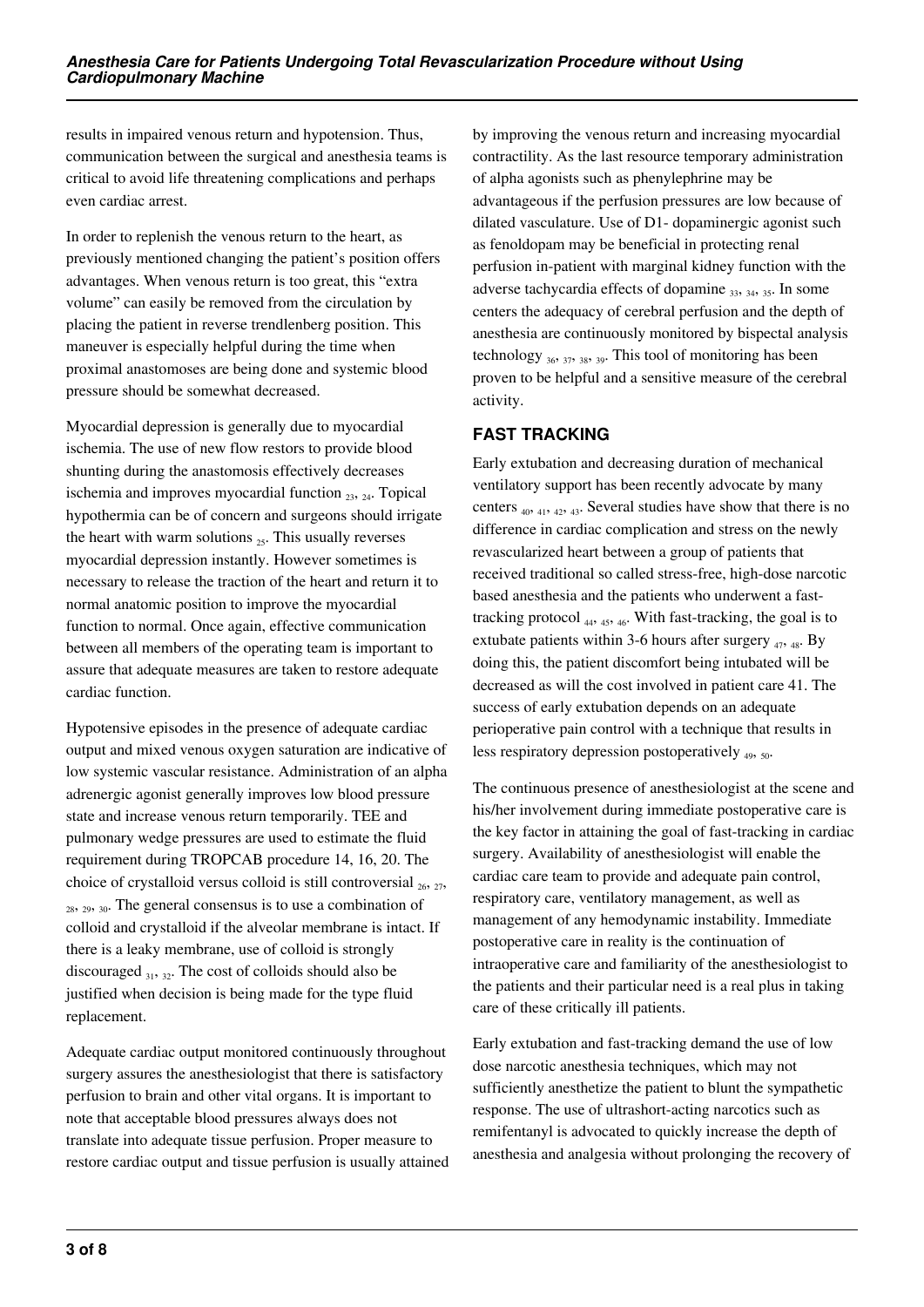patients from anesthesia  $_{51}$ . Addition of a short-acting beta blocking agent such as esmolol 0.5 mg/kg at the time of intubation and skin incision is also a useful measure to decrease the tachycardic response and decrease myocardial oxygen demand during TROPCAB procedures  $52, 53, 54, 55, 56$ 57.

Induction of anesthesia in patients undergoing TROPCAB procedures has to be tailored for a fast recovery while at the same time providing adequate levels of anesthesia to block the tachycardic-hypertensive response during laryngoscopy and endotracheal intubation. A fast-acting hypnotic agent (e.g., propofol, and etomidate) is generally used in conjunction with moderate amount of narcotics (fentanyl or sufentanil). Choice of the induction agent depends on preoperative myocardial function. In patients with depressed ventricular function, etomidate is generally preferred over propofol to avoid hypotension and maintain cardiovascular stability <sub>58</sub>. If neuroaxial analgesia techniques have been used prior to induction the dose of systemic narcotic should be decreased accordingly. In these cases slight elevation of the head of the patients will decrease the chance of pulmonary aspiration. Rapid sequence induction is strongly discouraged unless there is a high suspicion of gastric regurgitation and the possibility of aspiration. Even in highly controlled situations, rapid sequence induction results increased myocardial oxygen demand and ischemia often despite the use of rapid acting narcotics such as remifentanyl 51.

A non-depolarizing neuromuscular blocking (NMB) agent is generally administered as part of the anesthetic with duration of action and hemodynamic effects the prime considerations determining choice. Pancuronium, a long acting agent, is often given in full dose at induction. Large doses of pancurionium can cause tachcardia, but are generally metabolized by the end of the surgical procedure 59,  $\epsilon_0$ . A shorter-acting NMB agent, that is more hemodynamically stable such as rocuronium or cis-atracurium can be used throughout the case or as an additional agent followed by small doses of pancuronium if additional muscle relaxation is needed. Interaction between some of the short-acting NMB agents (e.g., atracurium and mivacuronium) and pancuronium should be kept in mind that may result in prolonged muscle weakness  $_{61, 62, 63}$ . Essentially almost all the agents can safely be used during TROPCAB if the level of neuromuscular blockade is continuously monitored. Preoperative kidney function is an important in deciding

which NMB agent should be utilized. If the preoperative levels of creatinine are relatively high, it is reasonable to avoid pancuronium since this drug is mainly eliminated via kidneys. Cis-atracurium appears to be an attractive alternative in these patients62.

Oxygen is generally administered to patients intraoperatively in hope that it may increase oxygen both reserve and myocardial supply. Oxygen is not without its complications; molecular oxygen may generate reactive species and other inflammatory mediators during an ischemic-reperfusion injury  $_{64}$ . This type inflammatory injury has a very high incidence during coronary revascularization procedures  $_{65, 66}$ . Additional ventilatory changes may occur during harvesting of the internal mammary artery which requires meticulous dissection without damaging the vasovasarum. Decreasing tidal volume during the dissection increases the surgical exposure and may expedite the duration of harvesting. The respiratory rate needs to be increased to maintain adequate alveolar ventilation. If TROPCAB is done through a thoracotomy incision (MIDCAB) the use of double lumen tubes with one lung ventilation is advocated to provide a surgical exposure  $_{67}$ . Univent tubes are alternative options for this purpose. Either may result in increased shunting of blood flow and decreased oxygenation 67.

# **POSTOPERATIVE ANALGESIA**

Analgesia is an important part of balanced anesthesia techniques. Its importance is even increased in patients that are already suffering from a limited myocardial perfusion. Perioperative pain is associated with increases in total oxygen consumption and causes a quick increase in myocardial oxygen demand by induction of a tachycardiahypertension response. Therefore, analgesia and pain management should play a major role in taking care of patients undergoing coronary revascularization procedures. Furthermore, adequate pain control enables patients to increase the depth of breathing and coughing that are important in respiratory physiology. Early extubation and weaning from ventilation are not possible without adequate analgesia and pain control. In a novel approach, the addition of intrathecal opioids (mixture of fentanyl 1µg/kg and preservative free morphine 7µg/kg) prior to induction of anesthesia increases the quality of pain control during intraoperative and early postoperative period  $_{68}$ . Using this technique, almost 75% of patients can be extubated in the operating theater 68. Intrathecal opioids provide a smoother transition between intraoperative and postoperative periods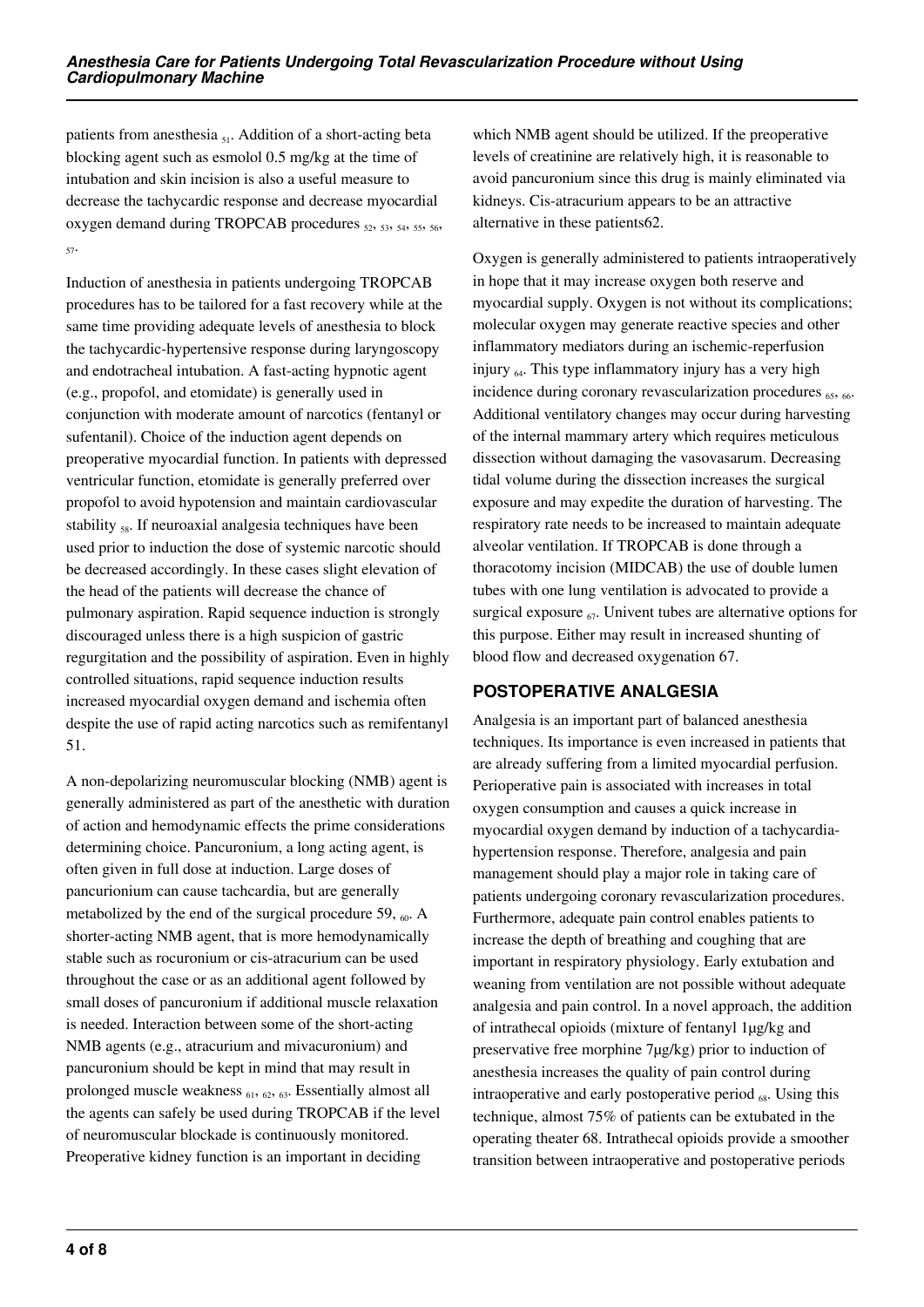and decrease pain-related postoperative complications.

Patient-controlled analgesia (PCA) is an excellent addition to the post operative pain management regimen in these patients. When using PCA pumps in addition to intrathecal analgesia, the loading dose and a continuous infusion of narcotics should be omitted to avoid possible delayed respiratory depression. Thoracic epidural administration of narcotics mixed with dilute concentrations of local anesthetics has also been used safely for pain management in patients undergoing MIDCAB. Despite several studies in the literature regarding their safety, of foremost concern with these techniques is the risk of epidural hematoma associated with full heparinization.

# **BLOOD PRODUCTS UTILIZATION**

With the decrease in blood product utilization offered by offpump bypass techniques, there may be a concurrent decrease in the risk of transmitting blood-borne pathogens, blood transfusion reactions and the associated risk of nonautologous transfusion. There is a decrease in bleeding with "off-pump" when compared to CPB  $_{69}$ . This may be a result of the partial heparinization technique employed in off-pump revascularization when compared to the "full" heparinization used in conventional CPB since there is less derangement of the clotting cascade. In addition, the damage caused to both clotting factors and platelets by CPB is eliminated.

# **CONCLUSIONS**

TROPCAB has the potential to revolutionize cardiac surgery. The operative team needs to communicate well to realize that potential. Studies have shown that there is less of a need for blood products and no additional operating room time or intensive care unit stay are incurred. Once the technical aspects of TROCAB have been mastered both by surgeons and anesthesiologists, there exists the potential to decrease both intensive care unit and overall hospital length of stay.

Therefore, hemodynamic dysfunction and coagulopathy are not the only potential benefits of off-pump technique. If studies show that there are also less neurologic sequelae, less intraoperative myocardial damage and less renal damage, the number of off-pump cases may continue to rise. Decreasing post-operative complications is the next logical step to improving cardiac surgery outcomes. TROCAB has the potential to do just that.

### **References**

1. Vineberg A. Development of anastomosis between coronary vessels and transplanted mammary artery. Med Assoc J 1954;71:594-6.

2. Sabiston DJ. The William F. Rienhoff, Jr. Lecture; The coronary circulation. John Hopkins Med J 1974;134:314-329.

3. Robin ED, McCauley RF, Notkin H. Long-term cognitive abnormalities associated with cardiopulmonary bypass (CPB) and the Babel effect. Chest  $1994:106:278-81$ . 4. Edmunds L. Why cardiopulmonary bypass makes patients sick: strategies to control the blood-synthetic surface interface. 6 vol. Philadelphia: Mosby-Year book Inc.; 1995. 5. Ankeny J. Editorial: To use or not to use the pump oxygenator in coronary bypass operations. Ann Thorac Surg.

1975;19:108-9. 6. Calafiore AM, Angelini GD, Bergsland J, Salerno TA. Minimally invasive coronary artery bypass grafting [see comments]. Ann Thorac Surg 1996;62:1545-8.

7. Bergsland J, Hasnan S, Lewin AN, Bhayana J, Lajos TZ, Salerno TA. Coronary artery bypass grafting without cardiopulmonary bypass--an attractive alternative in high risk patients. Eur J Cardiothorac Surg 1997;11:876-80. 8. Bergsland J, Hasnain S, Lajos TZ, Salerno TA. Elimination of cardiopulmonary bypass: a prime goal in reoperative coronary artery bypass surgery. Eur J Cardiothorac Surg 1998;14:59-62; discussion 62-3. 9. Bruggemans EF, Van Dijk JG, Huysmans HA. Residual cognitive dysfunctioning at 6 months following coronary artery bypass graft surgery. Eur J Cardiothorac Surg 1995;9:636-43.

10. Andrew MJ, Baker RA, Kneebone AC, Knight JL. Neuropsychological dysfunction after minimally invasive direct coronary artery bypass grafting. Ann Thorac Surg 1998;66:1611-7.

11. Ciccone M, Federici A, di Michele L, Marchese A, Chiddo A, Rizzon P. Doppler continuous-wave analysis of grafted mammary artery as a non- invasive technique for static and dynamic assessment of coronary flow in man. Eur J Appl Physiol 1990;61:338-43.

12. Cartier R, Dias OS, Pellerin M, Hebert Y, Leclerc Y. Changing flow pattern of the internal thoracic artery undergoing coronary bypass grafting: continuous-wave Doppler assessment. J Thorac Cardiovasc Surg 1996;112:52-8.

13. Liban BJ, Davies DM. Elective coronary bypass surgery without pulmonary artery catheter monitoring [letter]. Anesthesiology 1986;64:664-5.

14. Zimran A, Moriel MS, Weisberg N, Zion MM. Pulmonary-flow (Swan-Ganz) catheter in a coronary care unit [letter]. Ann Intern Med 1986;104:284.

15. Bashein G, Johnson PW, Davis KB, Ivey TD. Elective coronary bypass surgery without pulmonary artery catheter monitoring. Anesthesiology 1985;63:451-4.

16. Mihm FG, Gettinger A, Hanson CW, 3rd et al. A multicenter evaluation of a new continuous cardiac output pulmonary artery catheter system [see comments]. Crit Care Med 1998;26:1346-50.

17. Vedrinne C, Bastien O, De Varax R et al. Predictive factors for usefulness of fiberoptic pulmonary artery catheter for continuous oxygen saturation in mixed venous blood monitoring in cardiac surgery. Anesth Analg 1997;85:2-10. 18. Siegel LC, Hennessy MM, Pearl RG. Delayed time response of the continuous cardiac output pulmonary artery catheter. Anesth Analg 1996;83:1173-7. 19. Bergquist BD, Bellows WH, Leung JM.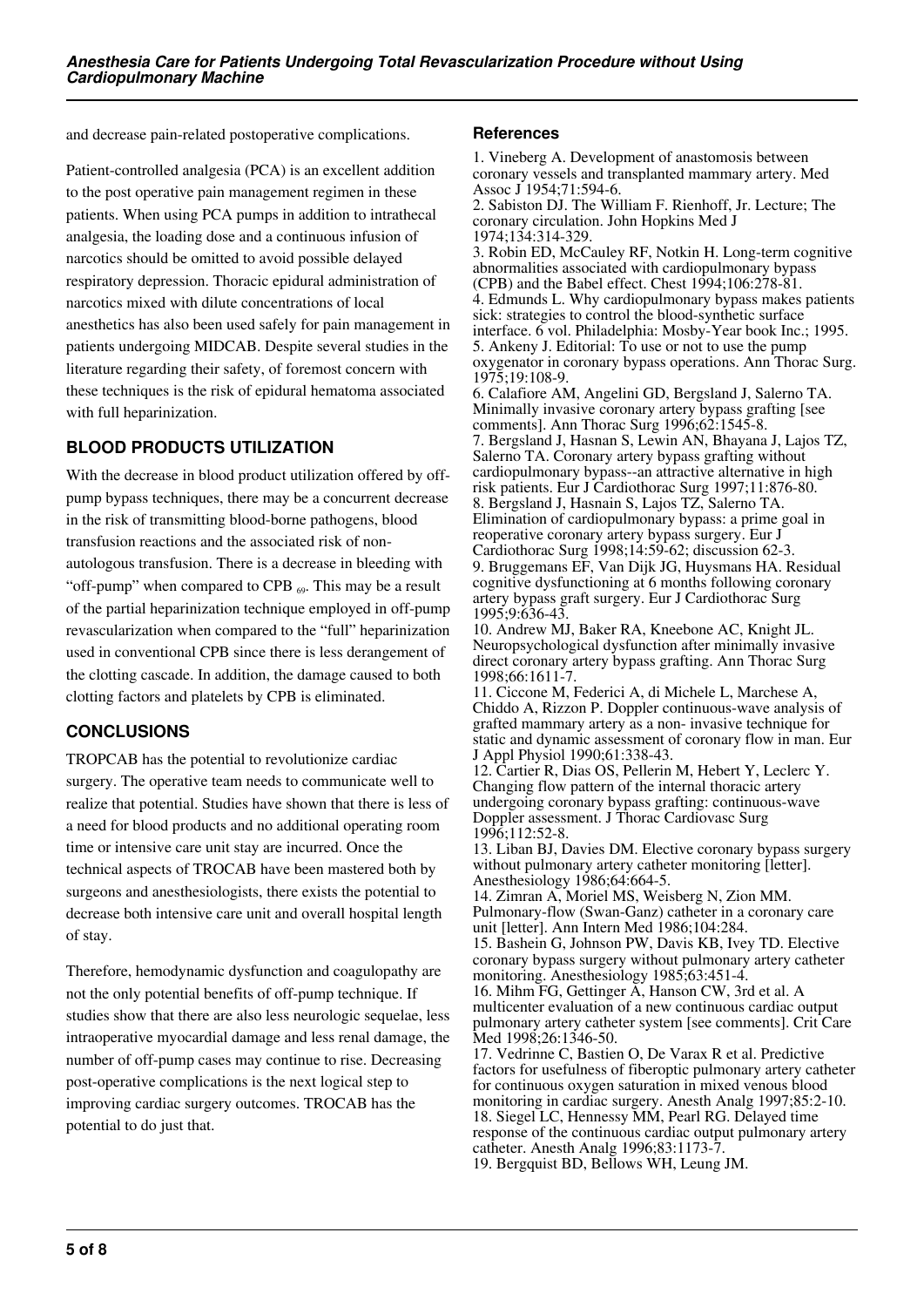Transesophageal echocardiography in myocardial revascularization: II. Influence on intraoperative decision making. Anesth Analg 1996;82:1139-45. 20. Bergquist BD, Leung JM, Bellows WH. Transesophageal echocardiography in myocardial revascularization: I. Accuracy of intraoperative real-time interpretation. Anesth Analg 1996;82:1132-8. 21. Mehta Y, Juneja R, Dhole S. Transesophageal echocardiography in MIDCAB: pitfalls [letter]. J Cardiothorac Vasc Anesth 1999;13:115-6. 22. Diegeler A, Falk V, Matin M et al. Minimally invasive coronary artery bypass grafting: experience with the CTS system approach. Perfusion 1998;13:237-42. 23. Dapunt OE, Raji MR, Jeschkeit S et al. Intracoronary shunt insertion prevents myocardial stunning in a juvenile porcine MIDCAB model absent of coronary artery disease. Eur J Cardiothorac Surg 1999;15:173-8; discussion 178-9. 24. Wallsh E. Intraluminal shunting for coronary bypass. Ann Thorac Surg 1998;65:1191-2.

25. Shida H, Kobayashi M. Effect of hypothermic anoxic arrest on myocardial contractility in the isolated bloodperfused canine left ventricular muscle. Jpn Heart J 1979;20:803-12.

26. Wyncoll DL, Beale RJ, McLuckie A. Fluid resuscitation with colloid or crystalloid solutions. Conditions and patient groups were too heterogeneous to allow meaningful comparisons. Bmj 1998;317:278-9; discussion 279. 27. McAnulty GR, Grounds RM. Fluid resuscitation with colloid or crystalloid solutions. Eight studies should have been excluded . Bmj 1998;317:278; discussion 279. 28. Gosling P. Fluid resuscitation with colloid or crystalloid solutions. Newer synthetic colloids should not be abandoned. Bmj 1998;317:277; discussion 279. 29. Watts J. Fluid resuscitation with colloid or crystalloid

solutions. Comparing different studies is difficult. Bmj 1998;317:277

30. Myers C. Fluid resuscitation. Eur J Emerg Med 1997;4:224-32.

31. Choi PT, Yip G, Quinonez LG, Cook DJ. Crystalloids vs. colloids in fluid resuscitation: a systematic review [see comments]. Crit Care Med 1999;27:200-10.

32. Cocks AJ, A OC, Martin H. Crystalloids, colloids and kids: a review of paediatric burns in intensive care. Burns 1998;24:717-24.

33. Martin SW, Broadley KJ. Renal vasodilatation by dopexamine and fenoldopam due to alpha 1- adrenoceptor blockade. Br J Pharmacol 1995;115:349-55.

34. Poinsot O, Romand JA, Favre H, Suter PM. Fenoldopam improves renal hemodynamics impaired by positive endexpiratory pressure. Anesthesiology 1993;79:680-4. 35. Nichols AJ, Ruffolo RR, Jr., Brooks DP. The pharmacology of fenoldopam. Am J Hypertens 1990;3:116S-119S.

36. Masuda T, Jinnouchi Y, Kitahata H, Kimura H, Oshita S. [Changes of arterial blood pressure and heart rate during induction of anesthesia with propofol--efficacy of propofol titration using bispectral index as an indicator] [In Process Citation]. Masui 1999;48:621-6

37. Kazama T, Ikeda K, Morita K et al. Comparison of the effect-site k(eO)s of propofol for blood pressure and EEG bispectral index in elderly and younger patients. Anesthesiology 1999;90:1517-27.

38. Hans P, Brichant JF, Dewandre PY, Born JD, Lamy M. Effects of two calculated plasma sufentanil concentrations on the hemodynamic and bispectral index responses to Mayfield head holder application. J Neurosurg Anesthesiol 1999;11:81-5.

39. Blake DW, Hogg MN, Hackman CH, Pang J, Bjorksten AR. Induction of anaesthesia with sevoflurane, preprogrammed propofol infusion or combined sevoflurane/propofol for laryngeal mask insertion: cardiovascular, movement and EEG bispectral index responses. Anaesth Intensive Care 1998;26:360-5. 40. Cheng DC. Pro: early extubation after cardiac surgery decreases intensive care unit stay and cost [see comments]. J Cardiothorac Vasc Anesth 1995;9:460-4.

41. Jenkins M. Early extubation post-cardiac surgery- implications for nursing practice. Nurs Crit Care 1997;2:276-8.

42. London MJ, Shroyer AL, Coll JR et al. Early extubation following cardiac surgery in a veterans population [see comments]. Anesthesiology 1998;88:1447-58. 43. Cheng DC. Fast track cardiac surgery pathways: early

extubation, process of care, and cost containment [editorial; comment]. Anesthesiology 1998;88:1429-33.

44. Plumer H, Markewitz A, Marohl K, Bernutz C, Weinhold C. Early extubation after cardiac surgery: a prospective clinical trial including patients at risk. Thorac Cardiovasc Surg 1998;46:275-80.

45. Cregg N, Cheng DC, Karski JM, Williams WG, Webb G, Wigle ED. Morbidity outcome in patients with hypertrophic obstructive cardiomyopathy undergoing cardiac septal myectomy: early-extubation anesthesia versus highdose opioid anesthesia technique. J Cardiothorac Vasc Anesth 1999;13:47-52.

46. Gall SA, Jr., Olsen CO, Reves JG et al. Beneficial effects of endotracheal extubation on ventricular performance. Implications for early extubation after cardiac operations. J Thorac Cardiovasc Surg 1988;95:819-27.

47. Karski JM. Practical aspects of early extubation in cardiac surgery. J Cardiothorac Vasc Anesth 1995;9:30-3. 48. Silbert BS, Santamaria JD, JL OB, Blyth CM, Kelly WJ, Molnar RR. Early extubation following coronary artery bypass surgery: a prospective randomized controlled trial. The Fast Track Cardiac Care Team. Chest 1998;113:1481-8. 49. Swenson JD, Hullander RM, Wingler K, Leivers D. Early extubation after cardiac surgery using combined intrathecal sufentanil and morphine. J Cardiothorac Vasc Anesth 1994;8:509-14.

50. Shapiro BA, Lichtenthal PR. Inhalation-based anesthetic techniques are the key to early extubation of the cardiac surgical patient [editorial; comment]. J Cardiothorac Vasc Anesth 1993;7:135-6.

51. Gerhardt MA, Grichnik KP. Early extubation and neurologic examination following combined carotid endarterectomy and coronary artery bypass grafting using remifentanil. J Clin Anesth 1998;10:249-52.

52. Sharma S, Mitra S, Grover VK, Kalra R. Esmolol blunts the haemodynamic responses to tracheal intubation in treated hypertensive patients. Can J Anaesth 1996;43:778-82. 53. Sharma S, Ghani AA, Win N, Ahmad M. Comparison of two bolus doses of esmolol for attenuation of haemodynamic

response to tracheal intubation. Med J Malaysia

1995;50:372-6. 54. Korpinen R, Saarnivaara L, Siren K, Sarna S. Modification of the haemodynamic responses to induction of anaesthesia and tracheal intubation with alfentanil, esmolol and their combination. Can J Anaesth 1995;42:298-304. 55. Yuan L, Chia YY, Jan KT et al. The effect of single bolus dose of esmolol for controlling the tachycardia and hypertension during laryngoscopy and tracheal intubation.

Acta Anaesthesiol Sin 1994;32:147-52.

56. Vucevic M, Purdy GM, Ellis FR. Esmolol hydrochloride for management of the cardiovascular stress responses to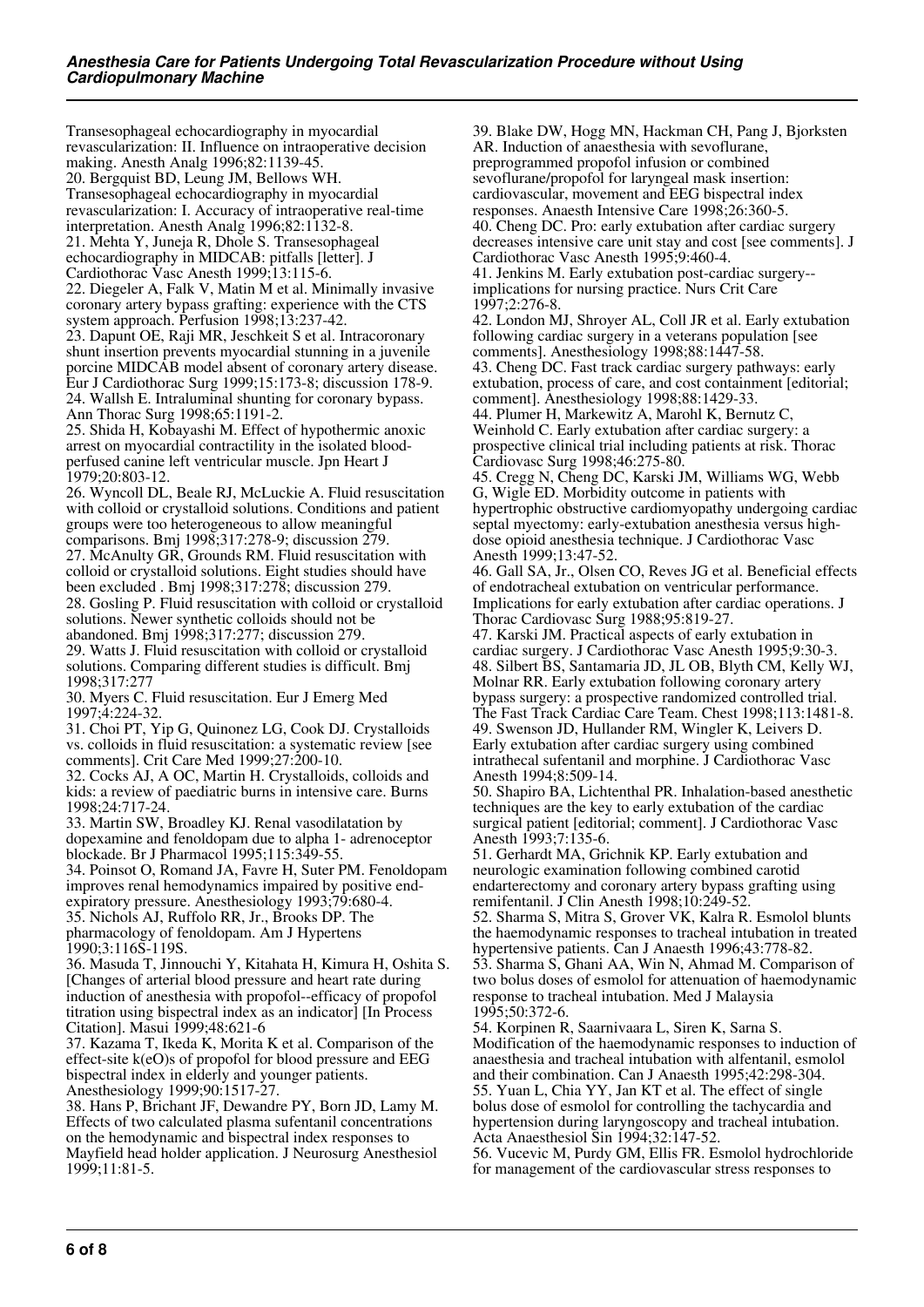laryngoscopy and tracheal intubation. Br J Anaesth 1992;68:529-30.

57. Miller DR, Martineau RJ, Wynands JE, Hill J. Bolus administration of esmolol for controlling the haemodynamic response to tracheal intubation: the Canadian Multicentre Trial. Can J Anaesth 1991;38:849-58.

58. Brussel T, Theissen JL, Vigfusson G, Lunkenheimer PP, Van Aken H, Lawin P. Hemodynamic and cardiodynamic effects of propofol and etomidate: negative inotropic properties of propofol. Anesth Analg 1989;69:35-40. 59. Du H, Orii R, Yamada Y et al. Pancuronium increases pulmonary arterial pressure in lung injury [published erratum appears in Br J Anaesth  $1997$  Feb;  $78(2)$ : 233]. Br J Anaesth 1996;77:526-9.

60. Xue F, Luo L, Sun B, Zou Q. [The pharmacokinetics of pancuronium bromide in infants, children and adults]. Chung Kuo I Hsueh Ko Hsueh Yuan Hsueh Pao 1996;18:121-5. 61. Nathan N, Bonada G, Feiss P. Potentiation of atracurium by pancuronium during propofol-fentanyl-N2O anesthesia. Acta Anaesthesiol Belg 1996;47:187-93.

62. Fisher DM. Clinical pharmacology of neuromuscular blocking agents. Am J Health Syst Pharm 1999;56:S4-9 63. Laxenaire MC, Gastin I, Moneret-Vautrin DA, Widmer S, Gueant JL. Cross-reactivity of rocuronium with other

neuromuscular blocking agents. Eur J Anaesthesiol Suppl 1995;11:55-64.

64. Ihnken K, Morita K, Buckberg GD, Winkelmann B, Beyersdorf F, Sherman MP. Reduced oxygen tension during cardiopulmonary bypass limits myocardial damage in acute hypoxic immature piglet hearts. Eur J Cardiothorac Surg 1996;10:1127-34; discussion 1135.

65. Lindsay TF, Luo XP, Lehotay DC et al. Ruptured abdominal aortic aneurysm, a "two-hit" ischemia/reperfusion injury: Evidence from an analysis of oxidative products. J Vasc Surg 1999;30:219-228

66. Vendemiale G, Grattagliano I, Altomare E. An update on the role of free radicals and antioxidant defense in human disease. Int J Clin Lab Res 1999;29:49-55

67. Mack MJ, Acuff T, Osborne J. Minimally invasive direct coronary artery bypass: technical considerations and

instrumentation. J Card Surg 998;13:290-6

68. Nader ND, Peppriell J, Panos A, Bacon D. The benefits of intrathecal narcotics in patients undergoing cardiac

surgery. Anesthesiology 1998;89:A509.

69. Nader N, Khadra W, Reich N, Salerno T, Bacon D,

Panos A. Blood product utilization in cardiac revascularization; comparing "on" and "off" pump

techniques. Annals Thoracic Surg 1999: In press.